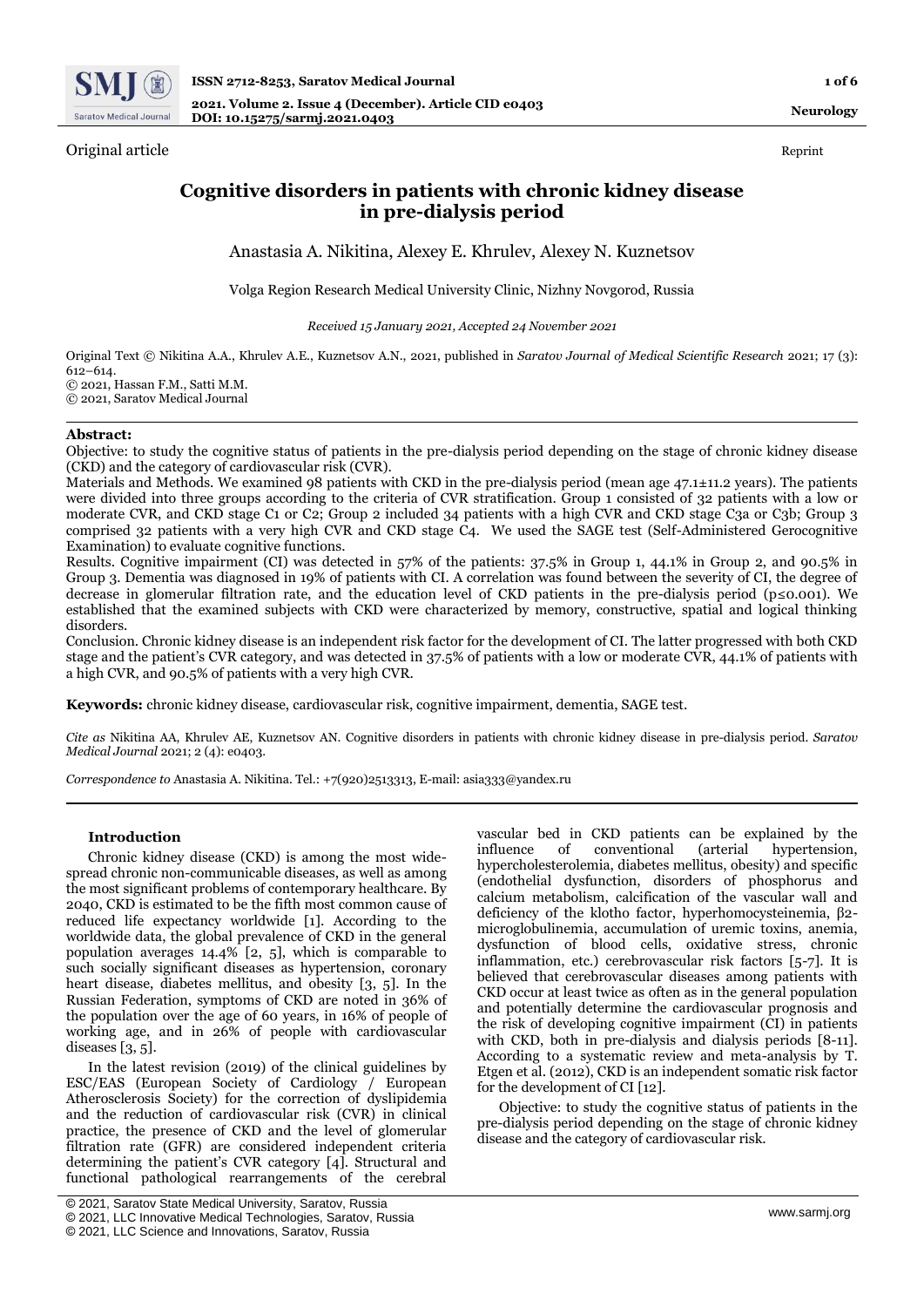# **Materials and methods**

We examined 98 patients with CKD in the pre-dialysis period who were on outpatient treatment from January to November, 2019, at the Urology Center of the Polyclinic No. 3 of the Privolzhsky District Medical Center of the Russian Federal Medical and Biological Agency, and on inpatient treatment at the Nephrology Department at N.A. Semashko Nizhny Novgorod Regional Clinical Hospital. The diagnosis of CKD and CKD stage were identified by a nephrologist in accordance with the Clinical Guidelines of the Association of Russian Nephrologists and with the criteria of the International Classification of Diseases (the 10th revision) (*Table 1*).

To diagnose and determine the stage of CKD, GFR was calculated using the CKD-EPI (Chronic Kidney Disease Epidemiology Collaboration) formula, which takes into account race, gender, age, serum creatinine, and is considered the most accurate for adult population [13].

The inclusion of patients was carried out by the method of continuous sampling. The inclusion criteria were: patient age of 18-65 years (mean age: 47.1±11.2 years), history of CKD for at least a year, and an ability to understand speech and follow instructions.

The exclusion criteria were: end-stage CKD and receiving renal replacement therapy, presence of a clinically pronounced depressive syndrome, use of medicines that could potentially change the cognitive status (sedatives, tranquilizers, antipsychotics, etc.), as well as the presence of neurodegenerative diseases, potentially leading to CI (Alzheimer's, Parkinson's, etc.). In addition, the study excluded patients with CKD who had other factors of nonrenal origin recognized by the ESC/EAS clinical guidelines as important in the formation of CVR, specifically: the history of acute coronary syndrome; stable angina pectoris; percutaneous coronary intervention; coronary artery bypass grafting or other operations on the arteries; stroke or transient ischemic attacks; total cholesterol of >8 mmol/L, and/or LDL cholesterol of >4.9 mmol/L, and/or blood pressure ≥180/110 mm Hg; family history of hypercholesterolemia; diabetes mellitus for over 10 years in anamnesis; and the presence of hemodynamically significant atherosclerosis of the cerebral arteries [4].

**Таble 1. Classification of chronic kidney disease based on glomerular filtration rate values (sensu 2019 Clinical Guidelines of the Association of Russian Nephrologists [3, 5])**

|                                                                | CKD stage (sensu GFR) |                                       | ---- <del>0-------</del><br>GFR<br>values                                                        |  |
|----------------------------------------------------------------|-----------------------|---------------------------------------|--------------------------------------------------------------------------------------------------|--|
|                                                                |                       |                                       | (mL/min/1.73 m <sup>2</sup> )                                                                    |  |
| Pre-dialysis period<br>of CKD                                  | C <sub>1</sub>        | High or optimal<br><b>GFR</b>         | $\geq 90$ in the presence of<br>structural or functional<br>kidney damage for $\geq 3$<br>months |  |
|                                                                | C <sub>2</sub>        | Slightly<br>reduced<br>GFR            | 60-89                                                                                            |  |
|                                                                | C                     | Moderately                            | $45 - 59$                                                                                        |  |
|                                                                | 3a                    | reduced GFR                           |                                                                                                  |  |
|                                                                | C                     | Substantially                         | $30 - 44$                                                                                        |  |
|                                                                | 3 <sub>b</sub>        | reduced GFR                           |                                                                                                  |  |
|                                                                | C <sub>4</sub>        | Significantly                         | $15-29$                                                                                          |  |
|                                                                |                       | reduced GFR                           |                                                                                                  |  |
| Dialysis period of                                             | C <sub>5</sub>        | End-stage renal                       | <15                                                                                              |  |
| CKD<br>(renal                                                  |                       | failure                               |                                                                                                  |  |
| replacement                                                    |                       |                                       |                                                                                                  |  |
| therapy)<br>$\cdot$ $\cdot$ $\cdot$ $\cdot$<br>$\alpha$ itro 1 | ъ.                    | $\sim$ T <sub>n</sub><br>$\mathbf{L}$ | $\sim$ 1.<br>$\cdot$ .<br>п.                                                                     |  |

CKD – chronic kidney disease; GFR – glomerular filtration rate.

The examined patients with CKD in the pre-dialysis period were subdivided into three groups, based the criteria for CVR categories proposed by the ESC/EAS Clinical Recommendations (2019) for the correction of dyslipidemia and reduction of CVR in clinical practice (*Table 2*). Group 1 included 32 patients with a low or moderate CVD and CKD stages C<sub>1</sub> or C<sub>2</sub> (23 men and 9 women, mean age  $40.2\pm7.8$ ) years); Group 2 comprised 34 patients with a high CVR and CKD stages C3a or C3b (21 men and 13 women, mean age 47.6±11.9 years); Group 3 consisted of 32 patients with a very high CVR and CKD stage C4 (19 men and 13 women, mean age 53.4±10.5 years).

Studied groups were comparable in terms of their gender and age compositions, but their subjects had different duration of the illness, level of GFR decline, and education level. A detailed description of the studied groups is presented in *Table 3*.

All patients underwent clinical and neurological examinations, which included collection of their complaints, anamneses, and a single examination of their neurological and cognitive statuses.

To evaluate cognitive functions, the SAGE test (Self-Administered Gerocognitive Examination) was used, aimed at detecting mild to moderate impairments in memory and thinking. The choice of this test was due to its higher specificity and sensitivity, compared with the more popular MMSE questionnaire (SAGE specificity was 95% vs. 90% in MMSE, and sensitivity was 79% vs. 71% in MMSE), as well as the minimum possibility of a physician's subjective influence on a patient's test result, which made it possible to more objectively identify even the initial manifestations of CI in the examined patients [14]. SAGE test consists of 12 tasks on orientation in place and time, objects' names, finding the similarity among objects, counting, memory, drawing a threedimensional figure and a clock, assessing the patient's vocabulary, building a sequence, and transforming a figure. A test result of >20 points was interpreted as normal; the score of 17-19 points implied the presence of a mild CI; 15-16 points suggested the presence of a moderate CI; and fewer than 14 points indicated the dementia.

Our study was approved by the Ethics Committee of the Volga Region Research Medical University and conducted in accordance with the provisions of the Declaration of Helsinki (2013). All examined patients were informed about the study goals and research content, and gave written consent to participate in it.

Data processing and statistical analyses were carried out using MS Excel 2010 software and RStudio integrated development environment. The study groups were compared in a pairwise manner. At the beginning of the analysis, the type of distribution of the studied indicators was determined (the Shapiro-Wilk test was applied). Since the distribution differed from normal, the nonparametric Mann-Whitney test was used to assess the statistical significance of the differences; the median and interquartile range were used to describe the data. Data are presented in the format of the median Me and quartiles [Q1; Q3]. Differences were considered significant at p≤0.05 in the CI study in groups with different education levels. In other cases, multiple comparisons were made (among three groups), hence statistical significance, taking into account the Bonferroni correction, was present at the values of p≤0.017.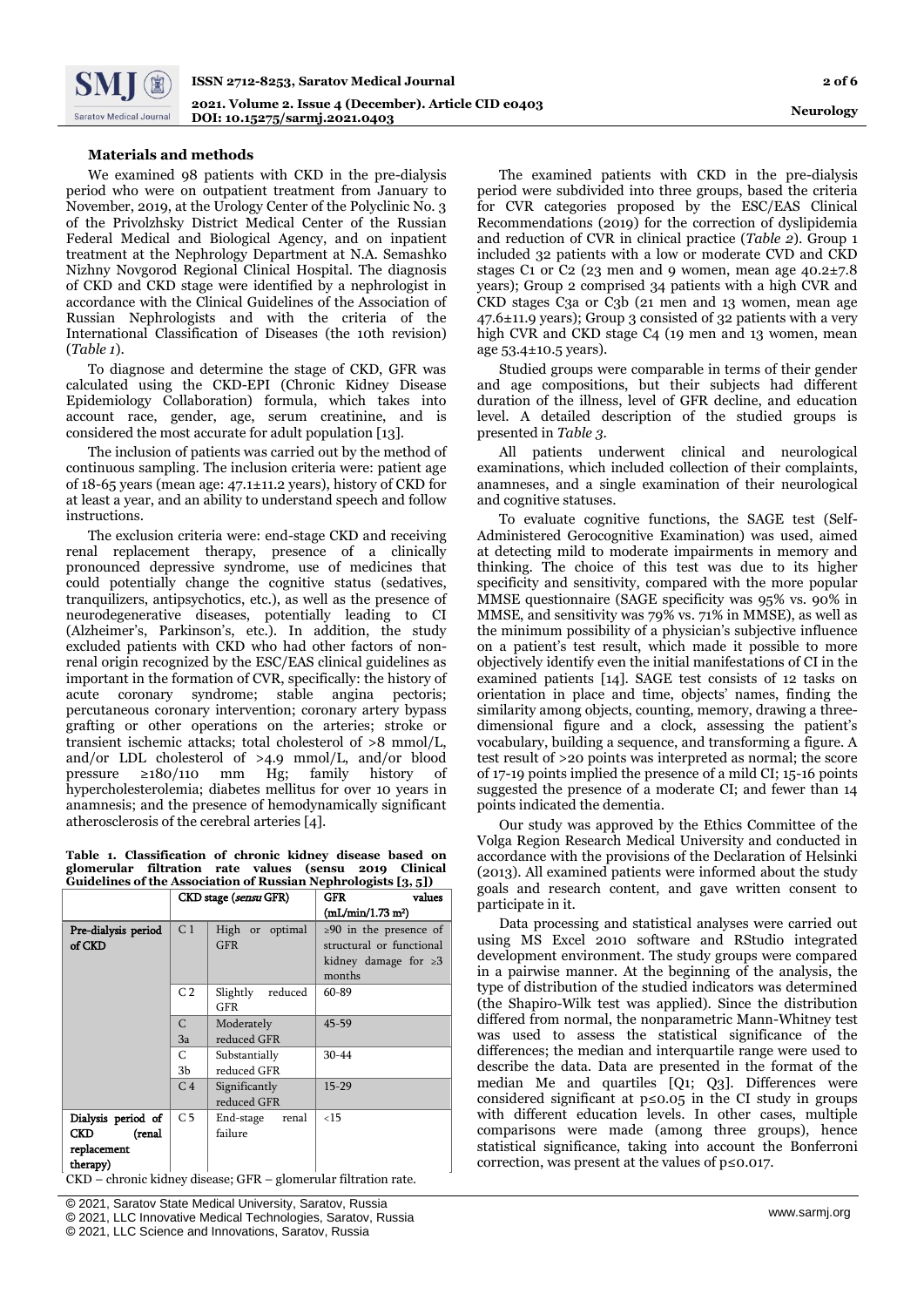

**Таble 2. Current categories and criteria of cardiovascular risk** (2019 ESC/EAS guidelines for correcting dyslipidemias and reducing cardiovascular risk in clinical practice [4])

| Risk      | Criteria                                                                                                                                                                                                                                                                                                                                                                                                                                                                                                                                                                                                                                                                                                                                                                                    |  |  |  |
|-----------|---------------------------------------------------------------------------------------------------------------------------------------------------------------------------------------------------------------------------------------------------------------------------------------------------------------------------------------------------------------------------------------------------------------------------------------------------------------------------------------------------------------------------------------------------------------------------------------------------------------------------------------------------------------------------------------------------------------------------------------------------------------------------------------------|--|--|--|
| Extreme   | ✓<br>combination of ASCVD with type 2 DM and/or<br>family history of hypercholesterolemia;<br>✓<br>or two cardiovascular complications within two<br>years in a patient with ASCVD, despite the<br>optimal lipid-lowering therapy and/or achieved<br>LDL cholesterol level ≤1.4 mmol/L;                                                                                                                                                                                                                                                                                                                                                                                                                                                                                                     |  |  |  |
| Very high | documented cardiovascular disease, clinically or<br>✓<br>based on examination results (previous ACS,<br>stable angina pectoris, PCI, CABG or other<br>arterial surgery, stroke/TIA, peripheral arterial<br>atherosclerosis);<br>significant atherosclerotic plaque established<br>from coronary angiography/CT examination<br>(stenosis of ≥50% in two coronary arteries), or<br>from duplex scanning of the carotid arteries<br>(stenosis (stenoses) of $>$ 50%);<br>$DM + damage$ to target organs + $\geq 3$ RFs, as well<br>as early onset of type 1 DM with a duration of<br>>20 years;<br>severe CKD with GFR <30 mL/min/1.73 m <sup>2</sup> ;<br>$(CKD C4*)$<br>✓<br>risk <i>sensu</i> SCORE scale estimated at ≥10%;<br>✓<br>family history of hypercholesterolemia + CVD or<br>RF: |  |  |  |
| High      | ✓<br>a significantly pronounced RF: total cholesterol<br>of 8 mmol/L, and/or LDL cholesterol >4.9<br>mmol/L, and/or blood pressure ≥180/110 mm Hg;<br>✓<br>family history of hypercholesterolemia without<br>RF:<br>✓<br>DM without target organ damage, $DM \ge 10$ years<br>or with RFs;<br>✓<br>moderate<br><b>CKD</b><br>with<br>GFR<br>of<br>$30 - 59$<br>$\mathbf{a}$<br>mL/min/1.73 m <sup>2</sup> ; (CKD C3a and C3b *);<br>risk on the SCORE scale of 5-10%;<br>✓<br>✓<br>hemodynamically insignificant atherosclerosis of<br>non-coronary arteries (stenosis/stenoses of 25-<br>49%);                                                                                                                                                                                             |  |  |  |
| Moderate  | $\checkmark$ young patients (Type 1 DM – under 35 years of age,<br>Type 2 DM - under 50 years of age) who have DM<br><10 years without RFs and damage to target organs;<br>√ risk <i>sensu</i> SCORE scale estimated at 1-5%;                                                                                                                                                                                                                                                                                                                                                                                                                                                                                                                                                               |  |  |  |
| Low       | $\checkmark$ risk sensu SCORE scale estimated at <1%.                                                                                                                                                                                                                                                                                                                                                                                                                                                                                                                                                                                                                                                                                                                                       |  |  |  |
|           |                                                                                                                                                                                                                                                                                                                                                                                                                                                                                                                                                                                                                                                                                                                                                                                             |  |  |  |

ASCVD – atherosclerotic cardiovascular disease; DM – diabetes mellitus; LDL cholesterol – low-density lipoprotein cholesterol; ACS – acute coronary syndrome; PCI – percutaneous coronary intervention; CABG – coronary artery bypass grafting; TIA – transient ischemic attack; CT transient ischemic attack computed tomography; CKD – chronic kidney disease; GFR – glomerular filtration rate; RF(s) – risk factor(s); SCORE – systemic coronary risk evaluation scale; \* comments by the authors.

**Таble 3. Characterization of study subjects with chronic kidney disease in the pre-dialysis period vs. their cardiovascular risk**

|                           | Group 1                 | Group 2       | Group 3        |
|---------------------------|-------------------------|---------------|----------------|
| Indicator                 | (patients with          | (patients     | (patients with |
|                           | <b>СКD С1 или</b>       | with CKD      | CKD C4 and a   |
|                           | C2 and a low or         | C3a or C36    | very high      |
|                           | moderate                | and a high    | CVR);          |
|                           | CVR);                   | CVR);         | $n = 32$       |
|                           | $n = 32$                | $n = 34$      |                |
| (Me)<br>Age               |                         |               |                |
| $[25\%;75\%],$            | 40 [32.75;              | 50.5 [36;     | 57 [43.75;     |
| years                     | 48.25                   | 58.75         | 64.25          |
| Gender                    |                         |               |                |
| Female,<br>abs.           | 9(28)                   | 13 (38)       | 13(41)         |
| (9/6)                     |                         |               |                |
| Male,<br>abs.             | 23(72)                  | 21(62)        | 19 (59)        |
| (9/0)                     |                         |               |                |
| CKD duration,             | 2[1; 3.25]              | 3[1;9]        | 6[3;10]        |
| (Me)<br>$[25\%;$          |                         |               |                |
| 75%]), years              |                         |               |                |
| GFR,<br>(Me               |                         |               |                |
| $[25\%;$<br>$75\%$ ]),    | 84 [71.75; 97]          | 53 [45; 58.5] | 22 [18.75;     |
| mL/min/1.73m <sup>2</sup> |                         |               | 27.25          |
|                           | <b>Education</b> levels |               |                |
| Higher                    | 30 (94)                 | 15(44)        | 12(37.5)       |
| education, abs.           |                         |               |                |
| (9/6)                     |                         |               |                |
| Secondary                 |                         |               |                |
| vocational                | 2(6)                    | 18(53)        | 20(62.5)       |
| education, abs.           |                         |               |                |
| (%)                       |                         |               |                |
| Incomplete                |                         |               |                |
| secondary                 |                         | 1(3)          |                |
| education,<br>abs.        |                         |               |                |
| (%)                       |                         |               |                |

CKD – chronic kidney disease; GFR – glomerular filtration rate.

<sup>[</sup> © 2021, Saratov State Medical University, Saratov, Russia

<sup>©</sup> 2021, LLC Innovative Medical Technologies, Saratov, Russia

<sup>©</sup> 2021, LLC Science and Innovations, Saratov, Russia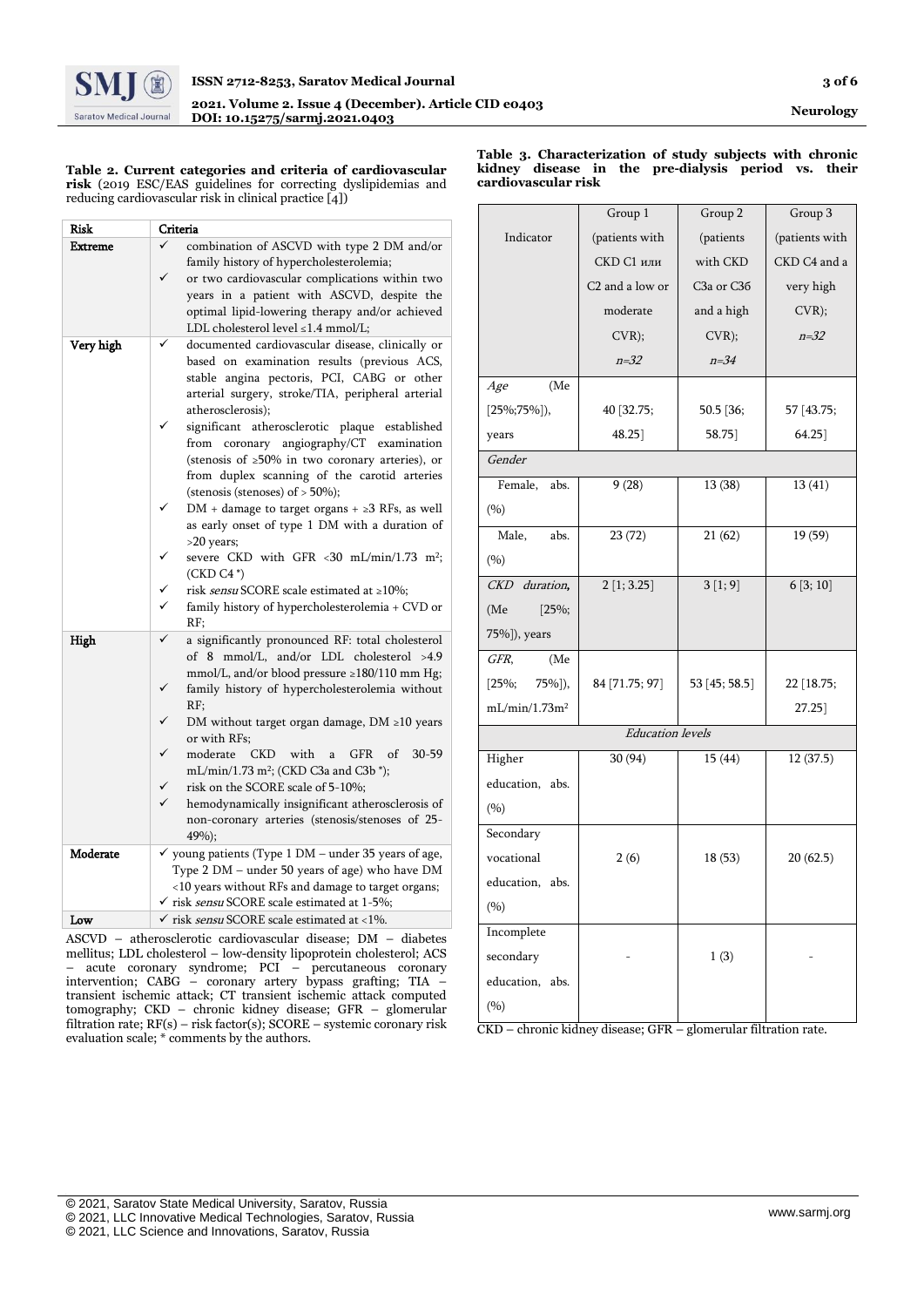## **Results**

According to the results of our study, 27 patients (26.5%) noted a subjective reduction in the concentration of memory and difficulty of thinking. To describe their condition, patients often used descriptors, such as 'fog in the head', 'dullness', 'nothing comes to mind', 'thoughts are tight', and mentioned the difficulties in choosing words during a conversation, along with a forgetfulness and difficulties in mastering new skills.

As a result of an objective assessment of the cognitive status via the SAGE test in patients with CKD in the predialysis period, different types of CI were detected at an early stage of the disease. Cognitive dysfunctions progressed with increasing renal failure and the duration of the disease. Accordingly, mild CI was detected in 22.4% (22 patients), moderate CI was revealed in 16.3% (16 patients), and dementia was established in 18.3% (18 patients). Group 1 included 62.5% of patients with no CI whatsoever; in Group 2, there were 55.9% of subjects without CI; in Group 3, only 9.5% of subjects did not have CI (*Table 4*).

Over half of patients with CKD (53.4%) in the pre-dialysis period, who had CI according to the results of their neuropsychological testing, did not notice subjective disorders and, accordingly, did not complain to the researcher.

The neuropsychological study revealed significant differences in cognitive status in patients with CKD in the pre-dialysis period among different education levels of the respondents. Regardless of the disease duration, dementia was detected less frequently in subjects with higher education than in those with secondary vocational education (p≤0.001).

The greatest difficulties were caused by tasks on counting and short-term memory, the search for similarities between two objects, and construction of a sequence, whereas orientation in space and time, and the function of naming objects remained unchanged in almost all subjects.

In general, in patients with CKD in the pre-dialysis period, we revealed, first of all, impaired memory, along with constructive, spatial and logical thinking disorders. The patients per se most often complained of difficulties in choosing words during a conversation, in mastering new skills, forgetfulness, and 'tight' thinking.

The data, obtained in our study, implied the presence of CI in CKD patients already at an early stage of the disease (37.5%). The incidence of CI increased with the progression of a renal failure and the duration of the disease (p≤0.01), and reached 90.5% in Group 3 (patients with CKD C4 and a very high CVR) (*Figure*).

# **Discussion**

Our paper describes for the first time the variety and incidence of CI in patients with CKD, depending on the stage of the disease and new criteria for stratification of CVR proposed by ESC/EAS in 2019. According to these criteria, the stage of CKD is one of the factors determining the category of CVR. The study included only patients with factors of cerebrovascular risk, specific for CKD, who did not have other conventional factors of non-renal origin, which fundamentally distinguished our research from a number of previous studies. The CKD stage directly determined the CVR category of examined patients.

© 2021, LLC Science and Innovations, Saratov, Russia

The results, obtained during the SAGE test, indicated a high probability of developing CI in this category of patients (in 57% of cases) and a specific role of CKD in the development of CI. Active questioning of patients for the presence of cognitive complaints without supplementary use of cognitive scales and questionnaires turned out to be insufficient and uninformative. Only 26.5% of respondents presented cognitive complaints. Our results suggested the need for timely diagnosis of CI in patients with CKD in the pre-dialysis period, using screening neuropsychological scales (at least once a year). Overall, our data were consistent with the results of another domestic study (Rogova IV et al., 2015), in which CI in patients with pre-dialysis stage CKD were detected in 68.6% of patients [8].

The data on high prevalence of CI in patients with CKD also matched the outcomes of previously performed studies by the foreign authors. For example, in the first systematic review and meta-analysis by T. Etgen et al. (2012), the relationship between the presence of CKD and the development of CI was suggested, and the hypothesis about CKD being an independent somatic risk factor for the development of CD was proposed [12]. As a result of their meta-analysis, the authors concluded that cognitive functions were reduced in patients with CKD, compared with patients without renal pathology (OR 1.65;  $95\%$  CI 1.32–2.05; p <0.001) [12]. The likelihood of developing CI in patients with CKD in this meta-analysis was higher in patients with GFR of 45 mL/min /1.73 m2 (CKD stages C3b and C4), compared with patients having GFR <45-60 mL/min /1.73 m2 (CKD stages C2 and C3a), which perfectly matched our data [12].

**Таble 4. Presence and distribution of cognitive impairment vs. cardiovascular risk of patients and the stage of chronic kidney disease in the pre-dialysis period (according to SAGE test)**

|                               | Group 1      | Group 2                             | Group 3       |
|-------------------------------|--------------|-------------------------------------|---------------|
| Indicator                     | (patients    | (patients                           | (patients     |
|                               | with CKD     | with CKD                            | with CKD      |
|                               | С1 или С2    | C <sub>3</sub> a or C <sub>36</sub> | C4 and a      |
|                               | and a low or | and a high                          | very high     |
|                               | moderate     | $CVR$ );                            | CVR);         |
|                               | CVR);        | $n=34$                              | $n = 32$      |
|                               | $n = 32$     |                                     |               |
| Subjective signs of CI        | 4(12.5)      | 9(26.4)                             | 14(43.7)      |
| (cognitive)<br>presence       |              |                                     |               |
| complaints), abs. (%)         |              |                                     |               |
| Objective signs of CI         | 12 (37.5)    | 15(44.1)                            | 29 (90.5)     |
| presence (according to        |              |                                     |               |
| neuropsychological            |              |                                     |               |
| testing), abs. $(\%)$         |              |                                     |               |
| Mean score of SAGE            | 20.0 [19.0-  | 17.0 [15.0-                         | $16.5$ [13.8- |
| test, Me [25%;75%]            | 21.3         | 20.01                               | 20.0]         |
| Mild CI, abs. $(\% )$         | 8(25)        | 8(23.5)                             | 6(18.7)       |
| <i>Moderate CI</i> , abs. (%) | 3(9.3)       | 4(11.8)                             | 9(28.1)       |
| Dementia, abs. (%)            | 1(3.1)       | 3(8.8)                              | 14 (43.7)     |
| <i>None</i> , abs. $(\%)$     | 20(62.5)     | 19(55.9)                            | 3(9.5)        |

CKD – chronic kidney disease; СVR – cardiovascular risk; CI – cognitive impairment; SAGE test – Self-Administered Gerocognitive Examination.

<sup>[</sup> © 2021, Saratov State Medical University, Saratov, Russia

<sup>©</sup> 2021, LLC Innovative Medical Technologies, Saratov, Russia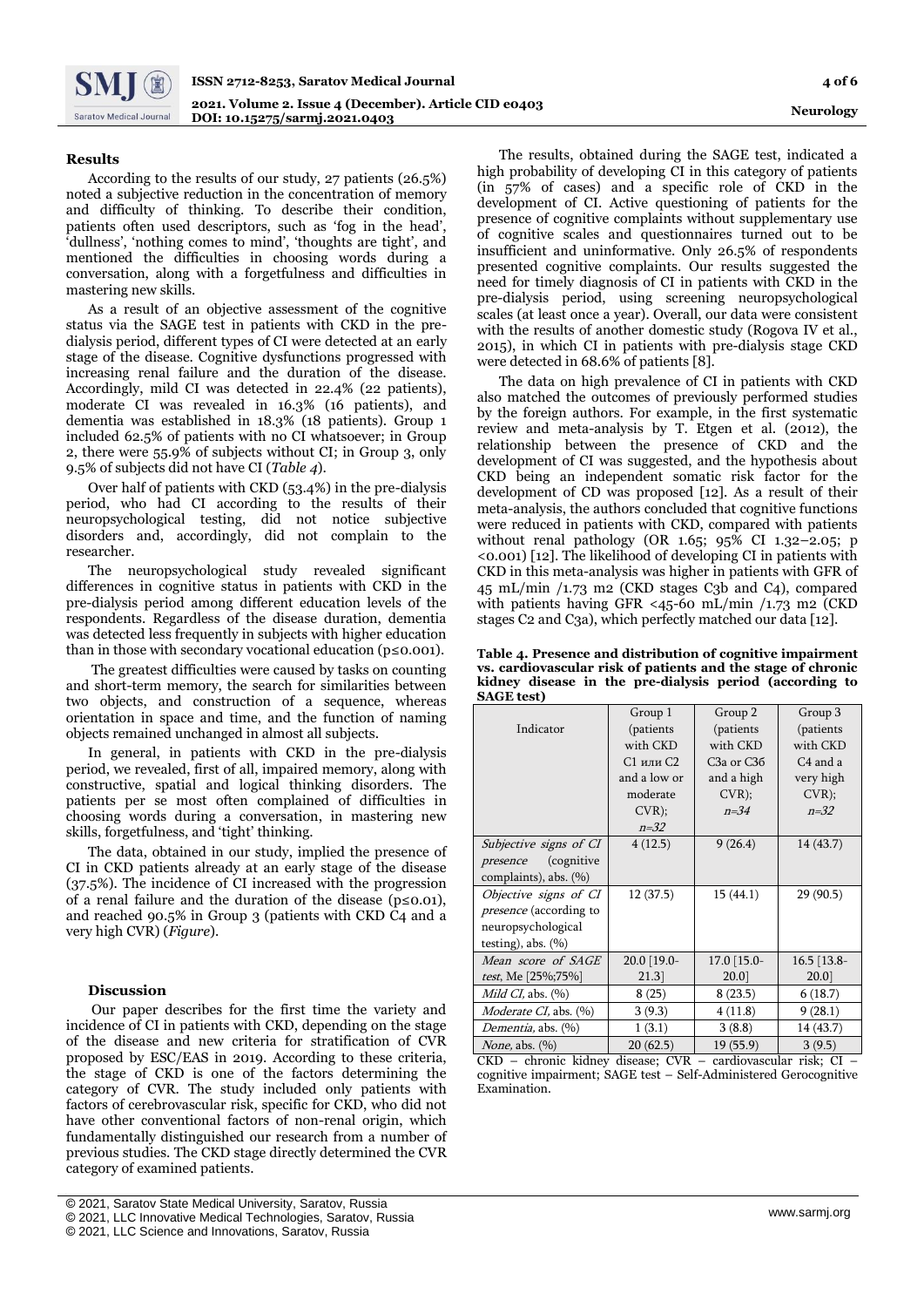

**Neurology**





The results of our study confirmed the hypothesis that CIs could be found already at an early stage of CKD development (CIs in patients with CKD stages C1 and C2 were found in 37.5% of those examined with a low or moderate CVR) and could be expected to progress with increasing renal dysfunction and the duration of the disease (CIs were detected in 44.1% of patients with CKD stages C3a and C3b and a high CVR, and in 90.5% of patients with CKD stage C4 and a very high CVR). All of the above indicates the need for early diagnosing of cerebrovascular and cognitive disorders among patients with CKD in pre-dialysis period, followed by the development of personalized therapeutic strategies.

In our study, in patients with CKD in the pre-dialysis period, memory impairment, along with constructive, spatial and logical thinking disorders prevailed, which was

consistent with the data of another previously conducted foreign systematic review and meta-analysis: I. Bergers et al. (2016) noted a wide range of possible CIs in patients with CKD. The authors prioritized the probability of developing the impairments in spatial thinking, attention and speech, separately noting an individual nature of the CI development trajectory in a particular patient with CKD [15].

If CI is detected, further treatment of a patient with CKD should be performed as joint efforts of a nephrologist, neurologist and neuropsychologist, in accordance with the clinical guidelines for CI patient management in the general population. Specific therapeutic approaches to the CI correction in patients with CKD have not been developed as yet. Further research in this field is in a dire need.

<sup>[</sup> © 2021, Saratov State Medical University, Saratov, Russia

<sup>©</sup> 2021, LLC Innovative Medical Technologies, Saratov, Russia

<sup>©</sup> 2021, LLC Science and Innovations, Saratov, Russia